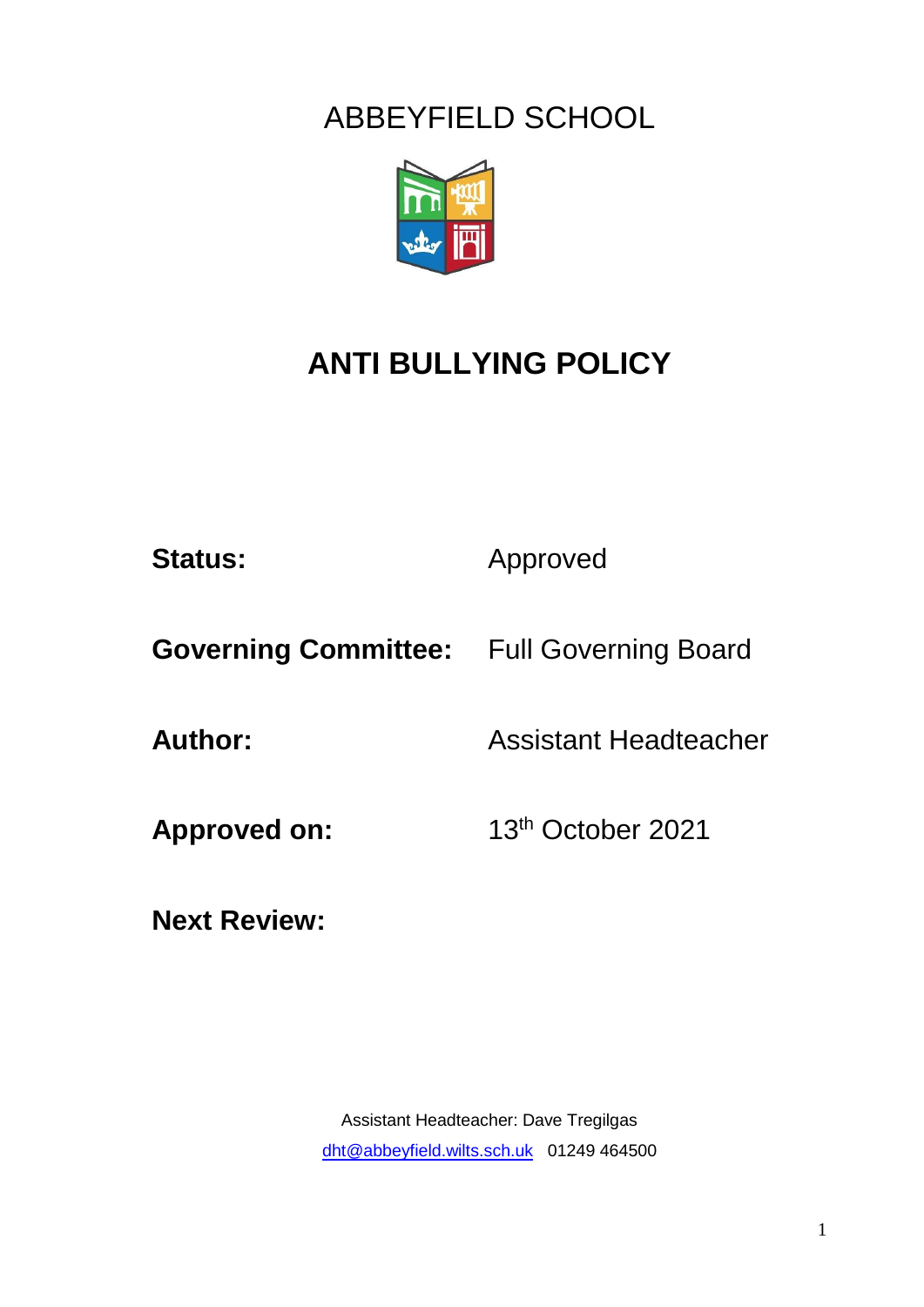### **1. Rationale**

 Providing a safe and happy learning environment is integral to achieving the wider objectives of school improvement: raising attainment, improving school attendance; promoting equality and diversity; and ensuring the well-being of all members of the school community. If a student feels safe at our school, they are in a much better position to realise positive outcomes. Abbeyfield School is committed to providing a caring, friendly and safe environment for all of our students so that they can learn in a relaxed and secure atmosphere. Bullying of any kind is unacceptable at Abbeyfield School. If bullying *does* occur, all pupils should be able to tell and know that incidents will be dealt with promptly and effectively. We follow the 'STOP (Several Times on Purpose) Principle in regards to bullying and we actively promote that anyone who knows that bullying is happening is expected to tell the staff.

This policy is based on DfE guidance ["Preventing and Tackling Bullying"](https://assets.publishing.service.gov.uk/government/uploads/system/uploads/attachment_data/file/623895/Preventing_and_tackling_bullying_advice.pdf) July 2017 and supporting documents. It also considers the DfE statutory guidance "Keeping [Children](https://www.gov.uk/government/publications/keeping-children-safe-in-education--2) Safe in Educati[on"](https://www.gov.uk/government/publications/keeping-children-safe-in-education--2) 2021 and ['Sexual violence and](https://www.gov.uk/government/publications/sexual-violence-and-sexual-harassment-between-children-in-schools-and-colleges) sexual harassment [between children in schools and colleges' \(](https://www.gov.uk/government/publications/sexual-violence-and-sexual-harassment-between-children-in-schools-and-colleges)September 2021) guidance.

#### **2. Links with other School policies and practices**

This policy links with several school policies, practices and action plans that can be found on the [school website,](https://abbeyfield.wilts.sch.uk/about-us/school-policies/) including:

- Behaviour Policy
- Complaints Policy Procedure
- Safeguarding Child Protection Policy
- Curriculum plans and practices, such as: PSHE, Character Development etc.
- Online Safety Policy and Mobile Phone Policy
- Searching, screening and confiscation processes

#### **3. Responsibilities**

It is the responsibility of:

- The Headteacher to communicate this policy to the school community, to ensure that disciplinary measures are applied fairly, consistently and reasonably, and that a member of the senior leadership team has been identified to take overall responsibility.
- Governors to take a lead role in monitoring and reviewing this policy.
- All staff, including: governors, senior leadership, teaching and non-teaching staff, to support, uphold and implement this policy accordingly.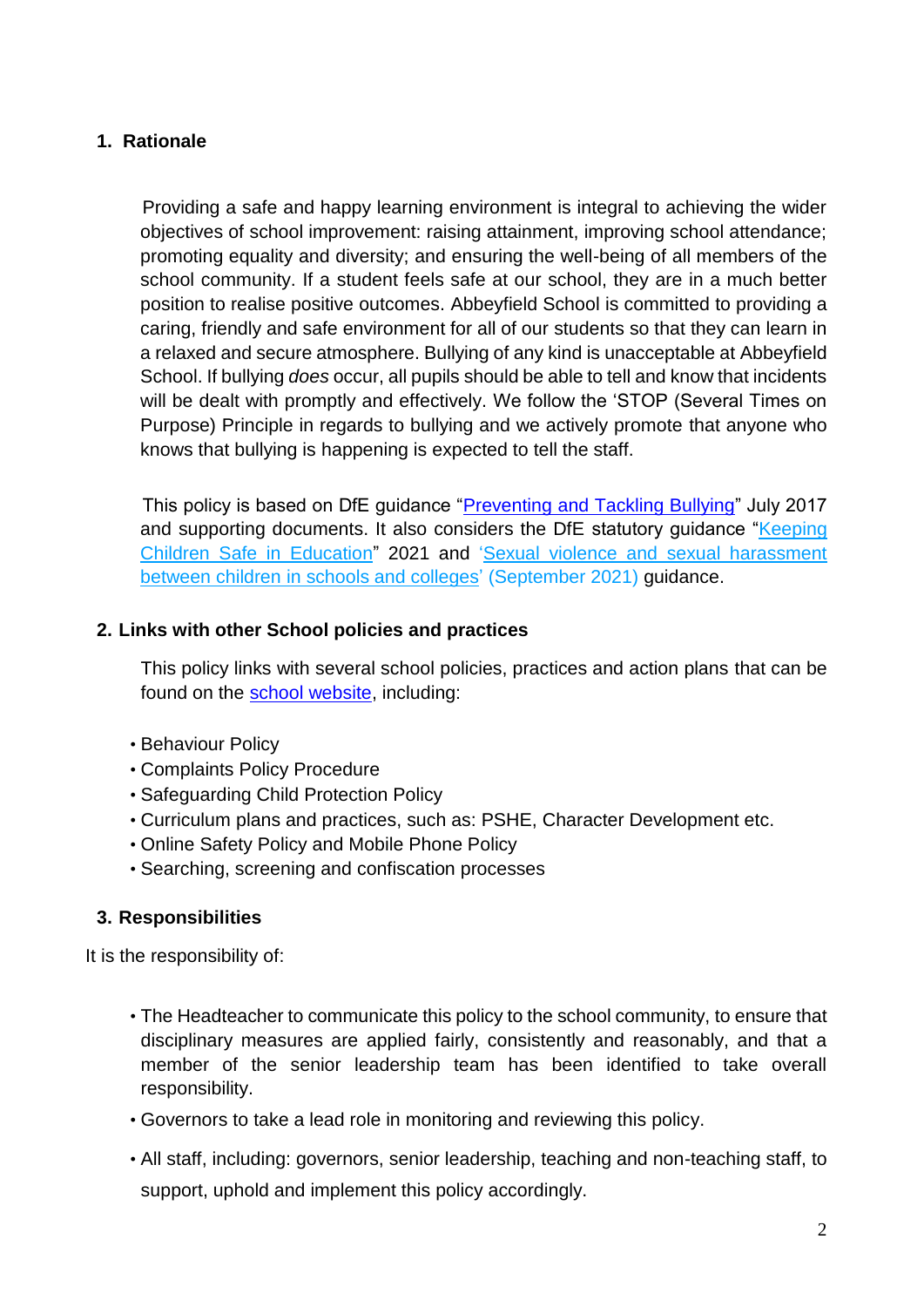- Parents/carers to support their children and work in partnership with the school.
- Students to abide by the policy.

## **4. Definition of bullying**

- Bullying can be defined as "*behaviour by an individual or a group, repeated over time that intentionally hurts another individual either physically or emotionally*". (DfE "Preventing and Tackling Bullying", July 2017)
- Bullying can include name calling, taunting, mocking, making offensive comments; kicking; hitting; taking belongings; producing offensive graffiti; gossiping; excluding people from groups and spreading hurtful and untruthful rumours.
- This includes the same unacceptable behaviours expressed online, sometimes called online or cyberbullying. This can include: sending offensive, upsetting and inappropriate messages by phone, text, instant messenger, through gaming, websites, social media sites and apps, and sending offensive or degrading photos or videos.
- Bullying is recognised by the school as being a form of peer-on-peer abuse. It can be emotionally abusive and can cause severe and adverse effects on children's emotional development. It is persistent, targeted and consciously carried out.

### **5. Forms and types of bullying covered by this policy**

Bullying can happen to anyone. This policy covers all types and forms of bullying/peer-onpeer including:

- Physical
- Verbal
- Cyber
- Emotional
- Prejudicial/Discriminatory
- Sexual

This policy also covers analysis of incidents which may appear isolated, yet demonstrate a repeated pattern of bullying-type behaviours which are impactful on a number of other members of the school community. All staff are aware of the school's policy and procedures incidents with regards to peer-on-peer abuse and all incidents involving bullying/peer-on-peer abuse are recorded and monitored.

#### **6. Character Development**

 The Abbeyfield Learner Initiative, which incorporates 'The Three Rs (Responsibility, Respect and Resilience' encourages students to take responsibility for their own actions, bring respect and pride to themselves, the school and the wider community and learn to do things differently in the future.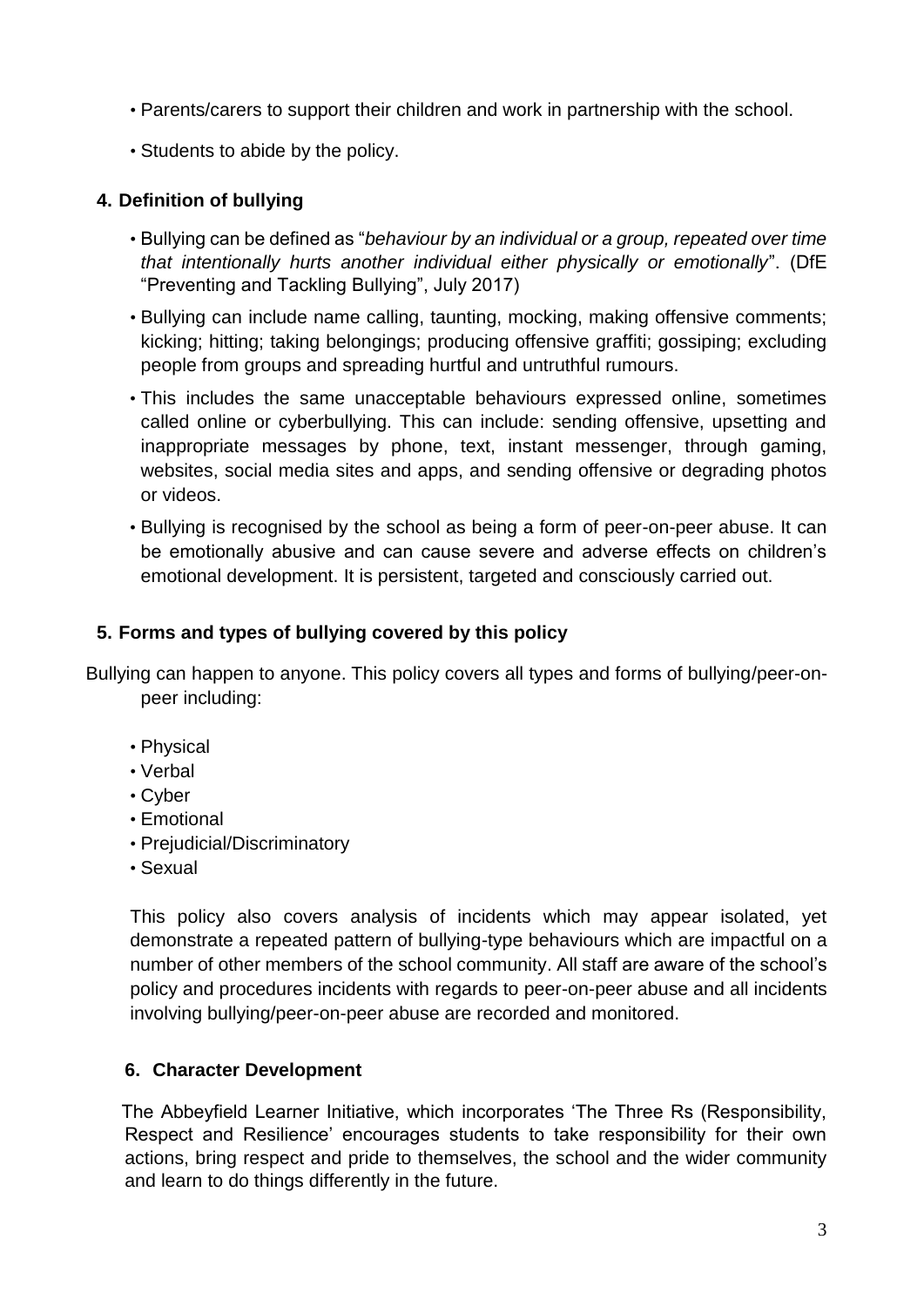## **7. Our School**

- Monitors and reviews our Anti-bullying policy and practice on a regular basis.
- Supports staff to promote positive relationships to help prevent bullying.
- Recognises that some members of our community may be more vulnerable to bullying and its impact than others; this may include children with SEND.
- Being aware of this will help us to develop effective strategies to prevent bullying from happening and provide appropriate support, if required.
- Will intervene by identifying and tackling bullying behaviour appropriately and promptly.
- Ensures our pupils are aware that bullying concerns will be dealt with sensitively and effectively; that everyone should feel safe to learn and abide by the antibullying policy.
- Requires all members of the community to work with the school to uphold this antibullying policy.
- Recognises the potential impact of bullying on the wider family of those affected so will work in partnership with parents/carers regarding all reported bullying concerns and will seek to keep them informed at all stages. Will deal promptly with grievances regarding the school's response to bullying, in line with our Complaints Policy Procedur[e.](https://www.lawnmanor.org/wp-content/uploads/2019/01/RWBAT-Complaints-FINAL.pdf)
- Seeks to learn from good anti-bullying practice elsewhere.
- Utilises support from the Local Authority and other relevant organisations when appropriate.

## **8. Responding to bullying/peer-on-peer abuse**

The following steps may be taken when dealing with all incidents of bullying reported to the school:

- If bullying is suspected or reported, the incident will be dealt with immediately by the member of staff who has been approached or witnessed the concern. Please note that this may mean them passing it on to a more appropriate member of staff (e.g. tutor, Head of year/ Assistant Head of Year, Pastoral Leader or a member of the Safeguarding Team etc.), rather than investigating the allegation themselves.
- The school will provide appropriate support for the person being bullied making sure they are not at risk of immediate harm and will involve them in any decision making, as appropriate.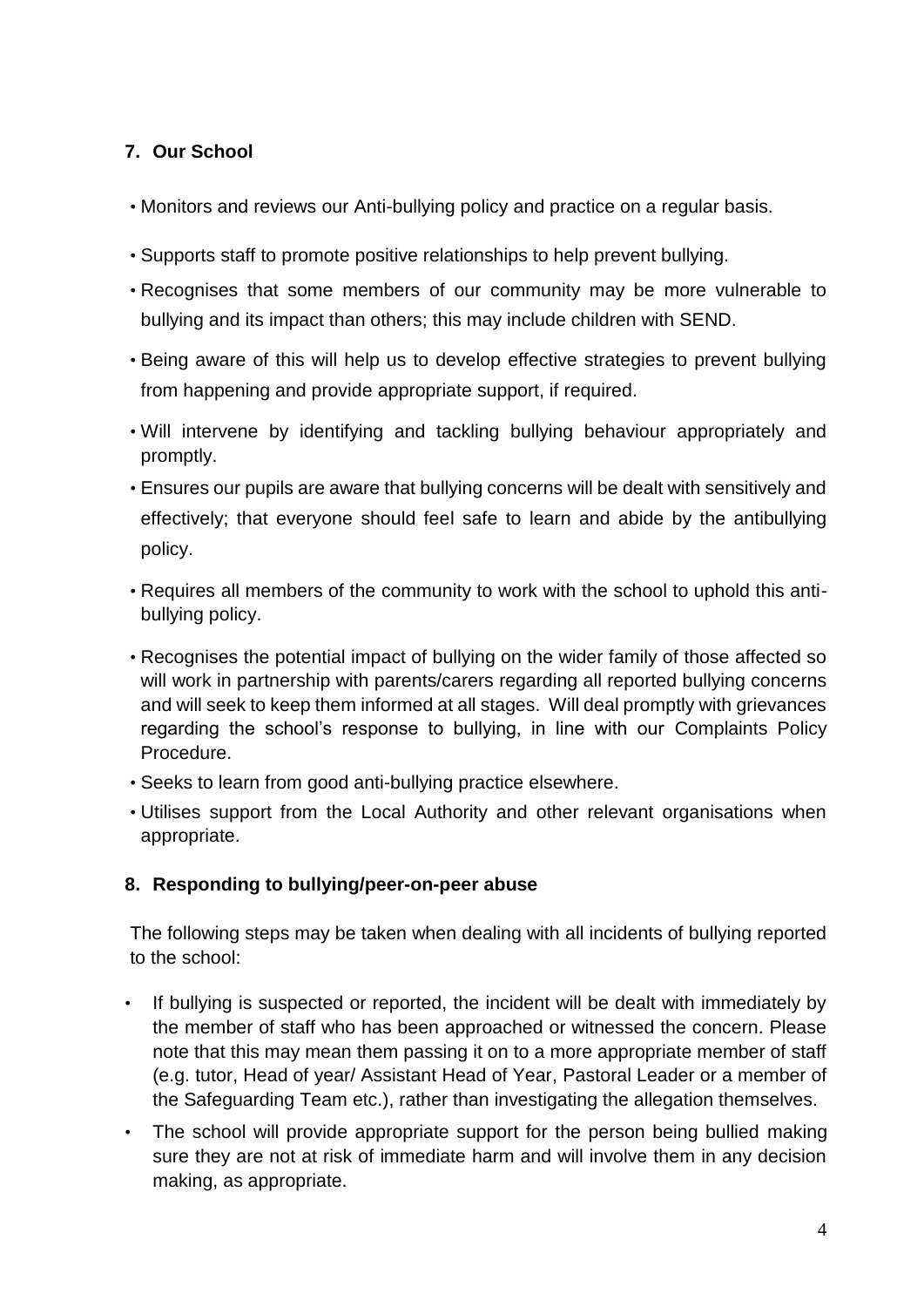- One or more members of staff will meet with all relevant parties, as they see appropriate.
- The Designated Safeguarding Lead (DSL) will be informed of all bullying/peer-onpeer abuse incidents where there are safeguarding concerns.
- The school will speak with and inform other staff members, where appropriate.
- The school will ensure parents/carers are kept informed about the concern and action taken, as appropriate and in line with Safeguarding and confidentially policies.
- Consequences, as identified within the school's Behaviour Policy, and support, will be implemented in consultation with parties concerned. It is not Abbeyfield School policy to discuss sanctions with parents or carers of other pupils.
- If necessary, other agencies may be consulted or involved, such as the police, if a criminal offence has been committed or to support with Restorative approaches, or other local services including Early Help or children's social care, if a child is felt to be at risk of significant harm.
- Where the bullying of, or by, pupils takes place off-site, or outside of normal school hours (including cyberbullying), the school will ensure that the concern is fully investigated, if appropriate or relevant. If required, the DSL will collaborate with other education providers. Appropriate action will be taken, including providing support and implementing sanctions here at Abbeyfield School, in accordance with this policy and our Behaviour Policy, if appropriate.
- Responsibility for supervising behaviour and interaction with others (in person or on-line) falls to parents and carers outside of school hours.
- A clear and precise account of bullying incidents will be recorded and retained by school staff, in accordance with existing procedures. This will include recording appropriate details regarding decisions and action taken, where appropriate.

When responding to cyberbullying concerns, the school will:

- Act as soon as an incident has been reported or identified
- Provide appropriate support for the person who has been cyberbullied and work with the person who has carried out the bullying to ensure that it does not happen again.
- Encourage the person being bullied to keep any evidence (screenshots) of the bullying activity to assist any investigation.
- Take all available steps where possible to identify the person responsible. This may include: looking at use of the school systems and resources; identifying and discussing with possible witnesses and contacting the service provider and the police, if necessary.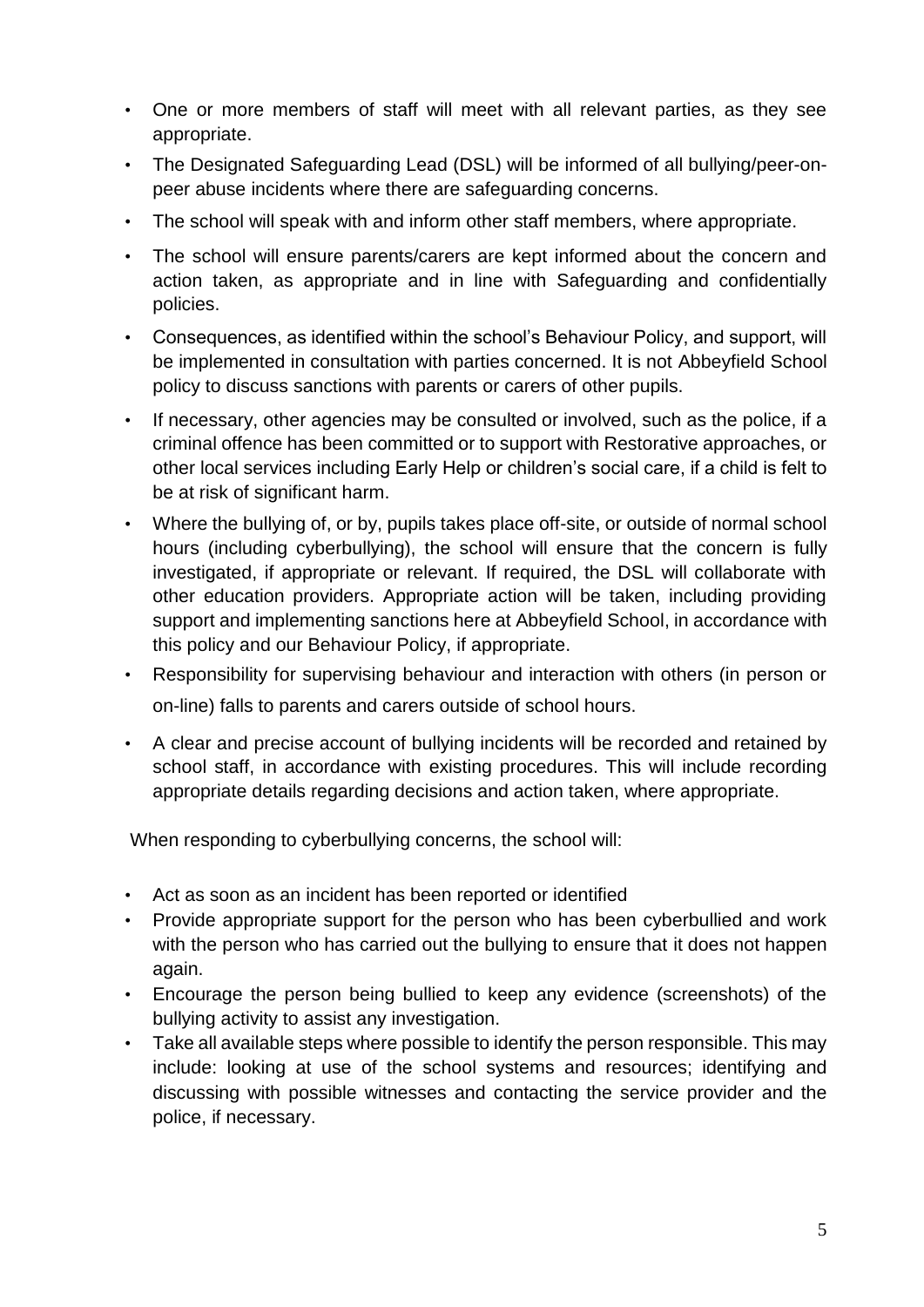Work with the individuals and online service providers to prevent the incident from spreading and assist in removing offensive or upsetting material from circulation. This may include:

- Support reports to a service provider to remove content if those involved are unable to be identified or if those involved refuse to or are unable to delete content.
- Confiscating mobile phones in accordance with the school's confiscation policy, as detailed in the Behaviour Policy.
- Requesting the deletion of locally-held content and content posted online if they contravene Abbeyfield School behavioural policies or risk bring the school in to disrepute.
- Ensure that consequences are applied to the person responsible for the cyberbullying; we will take steps to change the attitude and behaviour of the bully, as well as ensuring access to any additional help that they may need.
- Informing the police if a criminal offence has been committed.

Provide information to staff and pupils regarding steps they can take to protect themselves online. This may include:

- advising those targeted not to retaliate or reply;
- providing advice on blocking or removing people from contact lists;
- helping those involved to think carefully about what private information they may have in the public domain.

## *9. Supporting pupils*

*Pupils who have been bullied will be supported by:* 

- Reassuring the pupil and providing continuous pastoral support.
- Tracking instances of bullying via peer-on-peer abuse incident logs on CPOMS to accurately track incidents and monitor any patterns or themes.
- Offering time conscious opportunities to discuss the experience with their Head of Year/Assistant Head of Year/Pastoral Leader the Designated Safeguarding Lead, or a member of staff of their choice (where possible and/or practical). Being advised to keep a record of the bullying as evidence and discuss how respond to concerns and build resilience as appropriate. Working towards restoring self-esteem and confidence. Providing ongoing support; this may include: working and speaking with staff, offering formal counselling, engaging with parents and carers.
- Where necessary, working with the wider community and local/national organisations to provide further or specialist advice and guidance; this could include support through Early Help or Specialist Children's Services, or support through the Child and Adolescent Mental Health Service (CAMHS).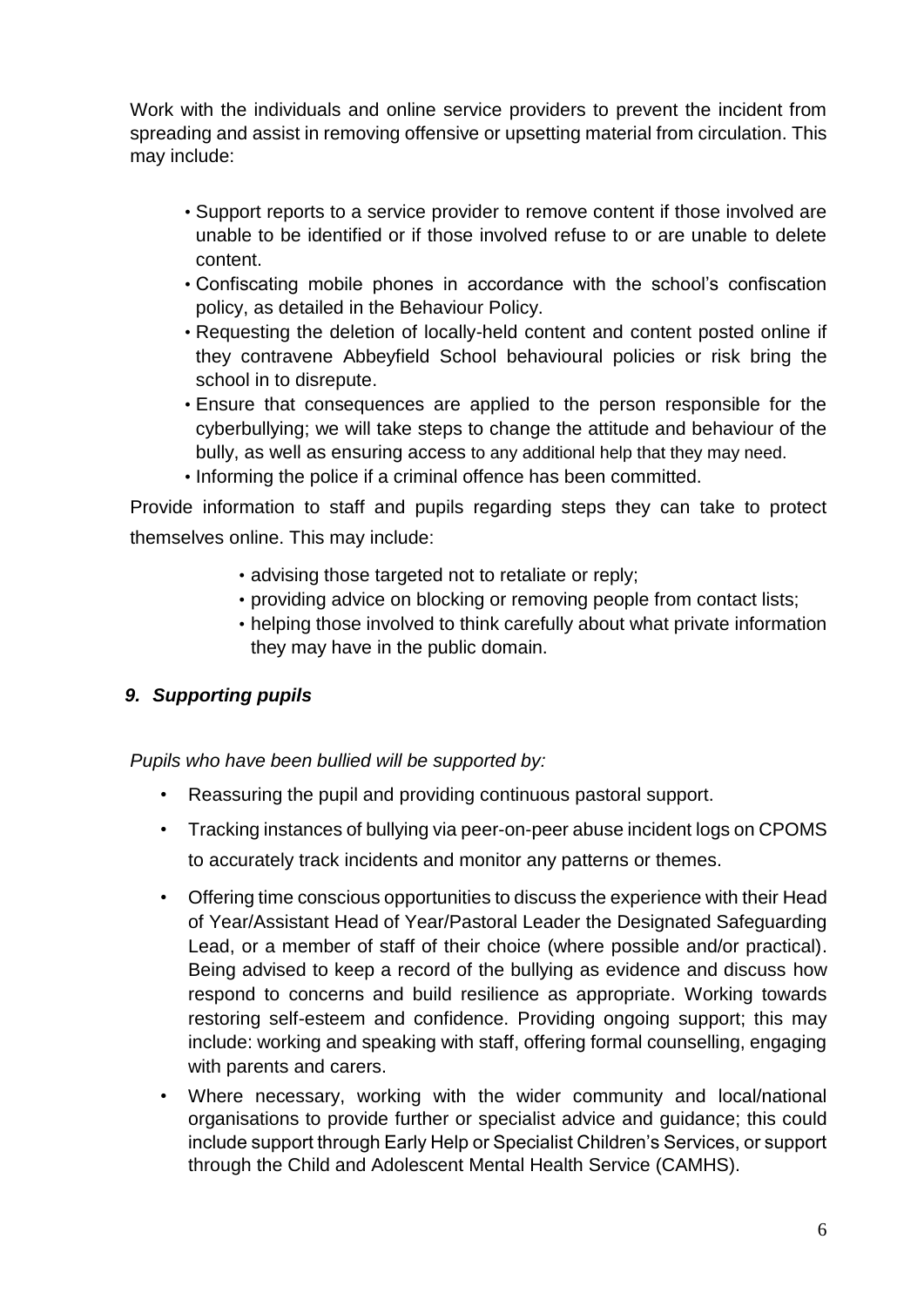Pupils who have perpetrated bullying will be helped by:

- Discussing what happened, establishing the concern and the need to change.
- Informing parents/carers to help change the attitude and behaviour of the child.
- Providing appropriate education and support regarding their behaviour or actions.
- If online, requesting that content be removed and reporting accounts/content to service provider.
- Sanctioning, in line with school behaviour policy; this may include official warnings, detentions, removal of privileges (including online access when encountering cyberbullying concerns), and fixed-term or permanent exclusions.
- Where necessary, working with the wider community and local/national organisations to provide further or specialist advice and guidance; this may include involvement from the Police or referrals to Early Help, Specialist Children's Services, or the Child and Adolescent Mental Health Service (CAMHS).

### **10.Supporting adults**

Abbeyfield School takes measures to prevent and tackle bullying among students; however, it is equally important to recognise that bullying of adults, including staff and parents, whether by pupils, parents or other staff members, is unacceptable. This is addressed in the staff Code of Conduct and Whistle- blowing procedures.

#### **11.Preventing bullying**

#### *Environment*

The whole Abbeyfield School community will:

- Create and support an inclusive environment which promotes a culture of mutual respect, consideration and care for others, which will be upheld by all.
- Recognise that bullying can be perpetrated or experienced by any member of the community, including adults and children (peer-on-peer abuse).
- Recognises the potential for children with protected characteristics to be disproportionally impacted by bullying and will implement additional pastoral support as required.
- Openly discuss differences between people that could motivate bullying, such as: children with different family situations, such as looked after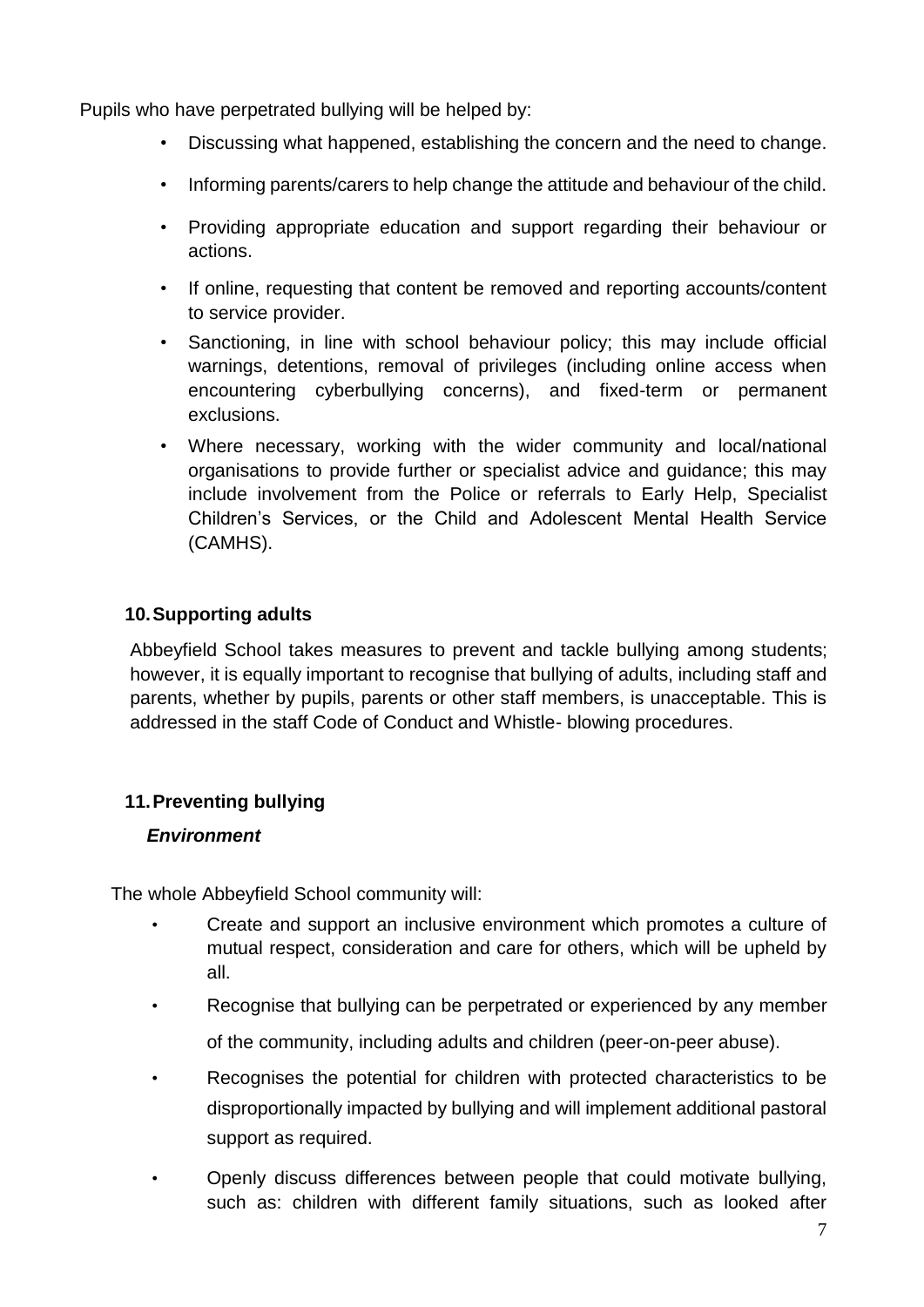children or those with caring responsibilities, religion, ethnicity, disability, gender, sexuality or appearance related difference. Challenge practice and language (including 'banter') which does not uphold the Lawn Manor Academy values of tolerance, non-discrimination and respect towards others.

- Be encouraged to use technology, especially mobile phones and social media, positively and responsibly.
- Work with staff, the wider community and outside agencies to prevent and tackle concerns including all forms of prejudice-driven bullying.
- Actively create "safe spaces" for vulnerable children and young people; providing high levels of staff supervision during unstructured times.
- Celebrate success and achievements to promote and build a positive educational ethos.

## *Policy and Support*

The whole Abbeyfield School community will:

- Provide a range of approaches for pupils, staff and parents/carers to access support and report concerns.
- Regularly update and evaluate our practice to consider the developments of technology and provide up-to-date advice and education to all members of the community regarding positive online behaviour.
- Take appropriate, proportionate and reasonable action, in line with existing policies, for any bullying bought to the school's attention, which involves or effects pupils, even when they are not on our premises; for example, when on educational excursions, or online, etc.
- Implement appropriate disciplinary sanctions; the consequences of bullying will reflect the seriousness of the incident, so that others see that bullying is unacceptable.
- Use a variety of techniques to resolve the issues between those who bully, and those who have been bullied.

## *Education and Training*

The Abbeyfield School community will:

- Train all staff, including: teaching staff, support staff (e.g. administration staff, lunchtime support staff and site support staff) and pastoral staff, to identify all forms of bullying and take appropriate action, following the policies and procedures, including recording and reporting incidents.
- Consider a range of opportunities and approaches for addressing bullying throughout the curriculum and other activities, such as: through displays, assemblies, peer support, the pupil voice, etc.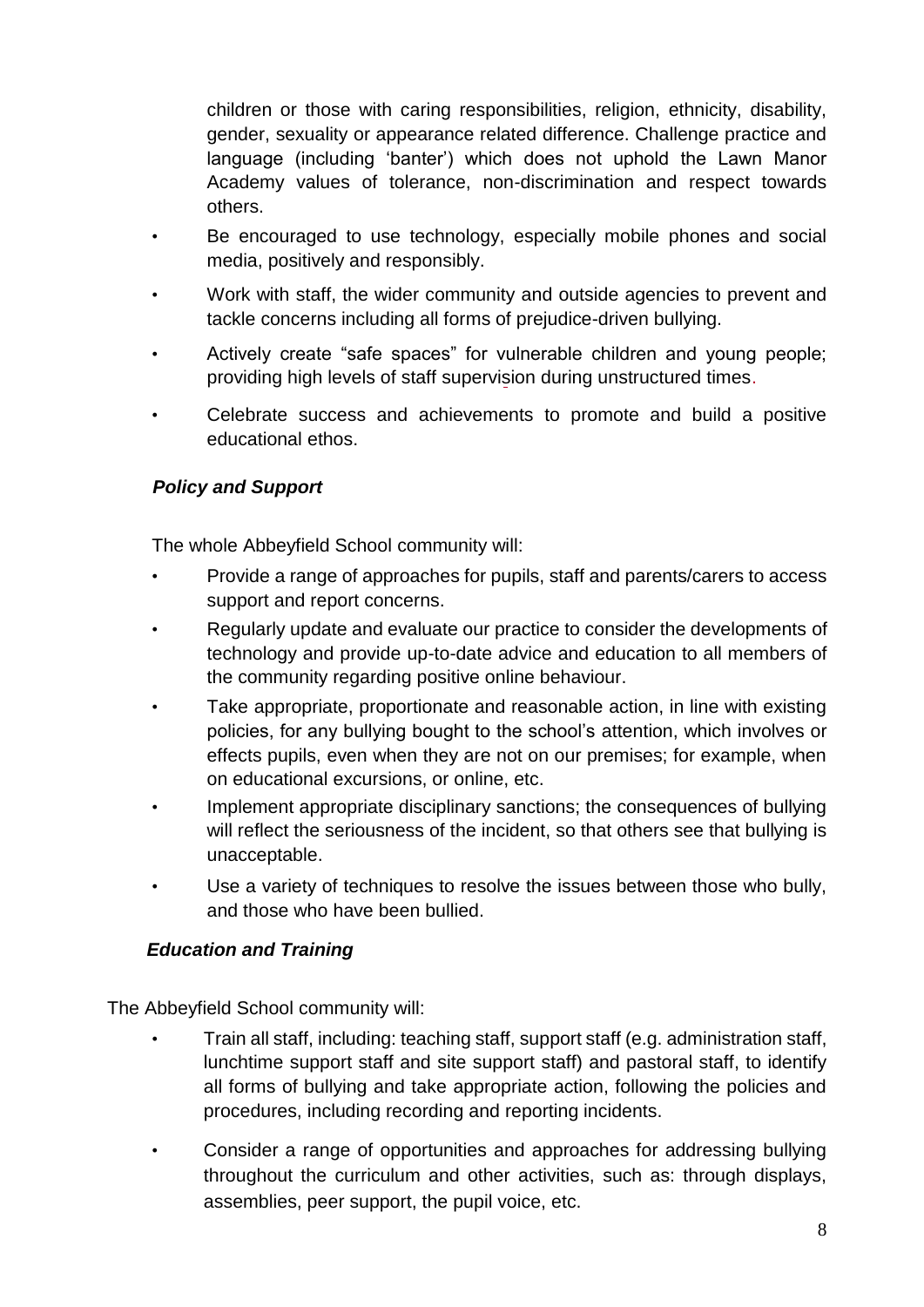• Collaborate with other local educational settings as appropriate, and during key times of the year, for example during transition. Ensure anti-bullying has a high profile throughout the year, reinforced through key opportunities such as anti-bullying week. Provide systematic opportunities to develop pupils' social and emotional skills, including building their resilience and selfesteem.

#### *Parents and Carers*

It is expected that the responsibility of parents and carers involves:

- Checking your child's phone/social media accounts regularly. Remember pupils of a certain age should not have access to most social media applications; NSPCC guidance can be fou[nd](https://www.net-aware.org.uk/networks/?order=title) [here.](https://www.net-aware.org.uk/networks/?order=title)
- Consider limiting access (temporarily) to mobile devices and gaming consoles (victim & perpetrator) at home if the situation is linked to social media, phone calls, gaming or messages.
- Work with the school. Remember that there are two sides to every story in most cases, no adults are present when these issues occur and so we need to judge a best-fit scenario to decide an outcome. •
- Behave appropriately via social media e.g. not joining in comments on Facebook
- Report not retort. Raise concerns with the school in a timely manner, rather than waiting for a prolonged period of time before informing staff.
- Support consequences and/or advice given by the school, in line with our behaviour policy.
- Do not keep children off school if there is an issue.
- Do not take phone calls during the day from your child tell them to speak to their Year Leader or another member of staff.

#### *Involvement of pupils*

*We will:* 

- Involve students in policy writing and decision making, to ensure that they understand the school's approach and are clear about the part they play in preventing bullying.
- Regularly canvas children and young people's views on the extent and nature of bullying.
- Ensure that all students know how to express worries and anxieties about bullying.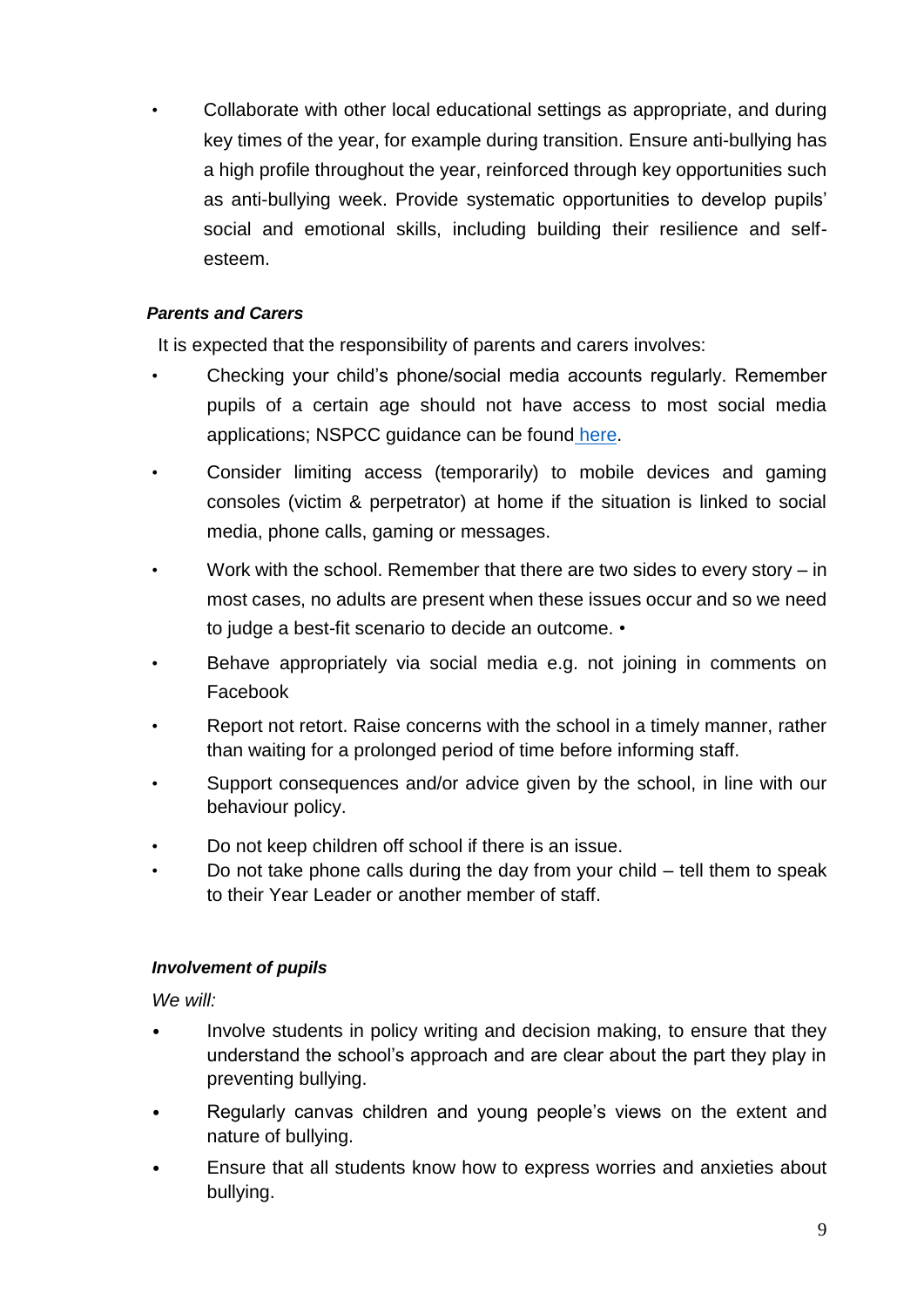- Ensure that all students are aware of the range of sanctions which may be applied against those engaging in bullying.
- Involve students in anti-bullying campaigns at a national and international level, as well as embedding messages in the wider curriculum (e.g. PSHE delivery).
- Utilise student voice in providing student-led education and support.
- Publicise the details of internal support, as well as external helplines and websites.
- Offer support to students who have been bullied and to those who are bullying to address the problems they have.

#### **Involvement and liaison with parents and carers**

*We will:* 

- Take steps to involve parents and carers in develop policies and procedures, to ensure they are aware that Abbeyfield School does not tolerate any form of bullying.
- Make sure that key information about bullying (including policies, named points of contact and support from partner agencies) is available to parents/carers in a variety of formats, including via the school website.
- Ensure all parents/carers know who to contact if they are worried about bullying and where to access independent advice.
- Work with all parents/carers and the local community to address issues beyond the school gates that give rise to bullying.
- Encourage parents/carers to work with the school to role model positive behaviour for pupils, both on and offline.
- Ensure all parents/carers know about our complaints procedure and how to use it effectively, to raise concerns in an appropriate manner.

#### *Monitoring and review: putting policy into practice*

- The school will ensure that they regularly monitor and evaluate mechanisms to ensure that the policy is being consistently applied.
- Any issues identified will be incorporated into Lawn Manor Academy's action planning.
- The Headteacher will be informed of bullying concerns, as appropriate.
- The Deputy Headteacher will report on a regular basis to the Local Governing Body on incidents of bullying, including outcomes.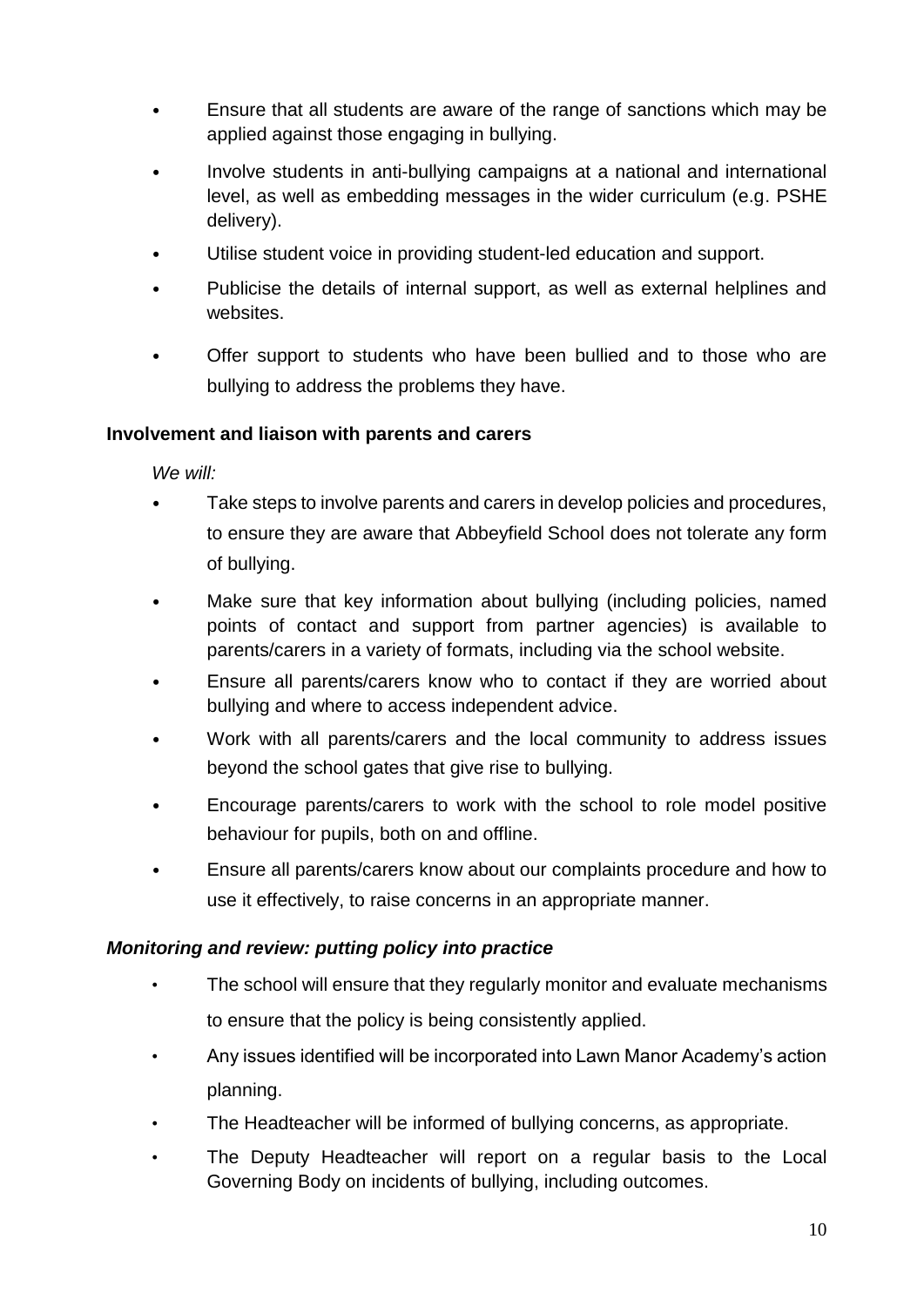## **Useful links and supporting organisations**

- Anti-Bullying Allianc[e: www.anti-bullyingalliance.org.uk](http://www.anti-bullyingalliance.org.uk/)
- Childlin[e: www.childline.org.uk](http://www.childline.org.uk/)
- Family Live[s: www.familylives.org.uk](http://www.familylives.org.uk/)
- Kidscap[e: www.kidscape.org.uk](http://www.kidscape.org.uk/)
- MindE[d: www.minded.org.uk](http://www.minded.org.uk/)
- NSPC[C: www.nspcc.org.uk](http://www.nspcc.org.uk/)
- PSHE Associatio[n: www.pshe-association.org.uk](http://www.pshe-association.org.uk/)
- Restorative Justice Counci[l: www.restorativejustice.org.uk](http://www.restorativejustice.org.uk/)
- The Diana Awar[d: www.diana-award.org.uk](http://www.diana-award.org.uk/)
- Victim Suppor[t: www.victimsupport.org.uk](http://www.victimsupport.org.uk/)
- Young Mind[s: www.youngminds.org.uk](http://www.youngminds.org.uk/)
- Young Carer[s: www.youngcarers.net](http://www.youngcarers.net/)

## **SEND**

- Changing Face[s: www.changingfaces.org.uk](http://www.changingfaces.org.uk/)
- Menca[p: www.mencap.org.uk](http://www.mencap.org.uk/)
- Anti-Bullying Alliance Cyberbullying and children and young people with SEN and disabilities:

[www.cafamily.org.uk/media/750755/cyberbullying\\_and\\_send\\_-\\_module\\_final.pdf](http://www.cafamily.org.uk/media/750755/cyberbullying_and_send_-_module_final.pdf)

DfE: SEND code of practice:

[www.gov.uk/government/publications/send-code-of-practice-0-to-25](https://www.gov.uk/government/publications/send-code-of-practice-0-to-25)

## **Cyberbullying**

- Childne[t: www.childnet.com](http://www.childnet.com/)
- Internet Watch Foundatio[n: www.iwf.org.uk](http://www.iwf.org.uk/)
- Think U Kno[w: www.thinkuknow.co.uk](http://www.thinkuknow.co.uk/)
- UK Safer Internet Centr[e:](http://www.saferinternet.org.uk/) [www.saferinternet.org.uk](http://www.saferinternet.org.uk/)
- The UK Council for Child Internet Safety (UKCCIS) [www.gov.uk/government/groups/uk-council-for-child-internet-safety-ukccis](http://www.gov.uk/government/groups/uk-council-for-child-internet-safety-ukccis)
- DfE 'Cyberbullying: advice for headteachers and school staff':

[https://assets.publishing.service.gov.uk/government/uploads/system/uploads/attachment\\_](https://assets.publishing.service.gov.uk/government/uploads/system/uploads/attachment_data/file/374850/Cyberbullying_Advice_for_Headteachers_and_School_Staff_121114.pdf) [data/file/374](https://assets.publishing.service.gov.uk/government/uploads/system/uploads/attachment_data/file/374850/Cyberbullying_Advice_for_Headteachers_and_School_Staff_121114.pdf) 

[850/Cyberbullying\\_Advice\\_for\\_Headteachers\\_and\\_School\\_Staff\\_121114.pdf](https://assets.publishing.service.gov.uk/government/uploads/system/uploads/attachment_data/file/374850/Cyberbullying_Advice_for_Headteachers_and_School_Staff_121114.pdf)

DfE 'Advice for parents and carers on cyberbullying': [https://assets.publishing.service.gov.uk/government/uploads/system/uploads/attach](https://assets.publishing.service.gov.uk/government/uploads/system/uploads/attachment_data/file/444865/Advice_for_parents_on_cyberbullying.pdf) [ment\\_data/file/444 865/Advice\\_for\\_parents\\_on\\_cyberbullying.pdf](https://assets.publishing.service.gov.uk/government/uploads/system/uploads/attachment_data/file/444865/Advice_for_parents_on_cyberbullying.pdf)

## **Race, religion and nationality**

• Anne Frank Trus[t: www.annefrank.org.uk](http://www.annefrank.org.uk/)